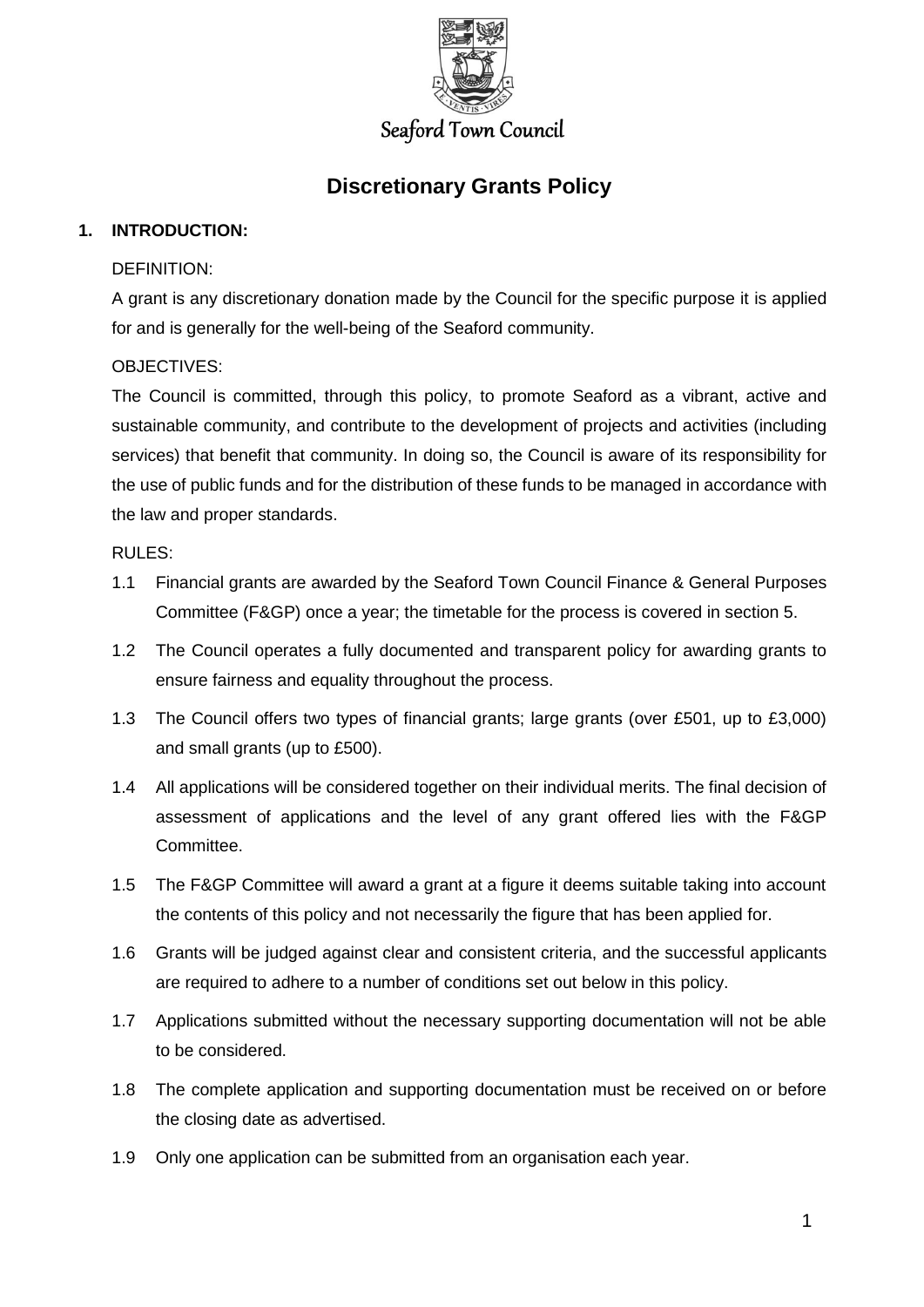- 1.10 The Council reserves the right to reclaim any grant not being used for the purpose specified on the application form.
- 1.11 There are different application forms for small or large grants and the applicant must ensure they are using the correct form for their requirements; the two forms are available from the Council's website when that years Grants scheme is running. Council staff can advise applicants as to which form to use.
- 1.12 The following **are not** eligible to apply for grants;
	- a. Individuals, businesses, commercial organisations, religious groups or political parties;
	- b. Projects that are the statutory responsibility of other authorities;
	- c. Applicants who have an outstanding loan with or are financially indebted to the Council.
- 1.13 Grants will not usually be awarded for projects or activities already delivered.

## **2. LARGE GRANTS**

- 2.1 The maximum large grant amount that can be awarded by the F&GP Committee is over £501, up to £3,000. Exceptionally grants over £3,000 may be considered but must be of benefit to potentially the whole town.
- 2.2 To be eligible to apply for a **Large** grant from the Council, the applicant must be able to provide and/or meet all of the following criteria;
	- a. Be a voluntary/community group providing a service or activity for the benefit of the residents of Seaford;
	- b. Applications must be made in the name of the organisation to which financial assistance is to be granted and all details on the application form must be completed.
- 2.3 Documentation Requirements applicants are required to submit;
	- a. A written statement of how the grant is to be used (included on the application form);
	- b. A written set of rules, constitution, or other governing document are to be provided with the application. They shall be current and properly authorised;
	- c. Details of a bank account held in the name of the applicant organisation requiring at least two signatures for cheque transactions or cash withdrawals;
	- d. The accounts of the organisation for a period of one financial year prior to the date of application, and indicate expenditure, income, assets and liabilities, together with funding obtained from other partner bodies if appropriate (section included on the application form);
	- e. A copy of their latest annual accounts/latest bank statement/balance sheet OR (for new groups) an income and expenditure plan for their first year of operation;
	- f. An Equality and/or Equal Opportunities policy (this policy may be contained within their constitution or other governing document);
	- g. A copy of the organisation's Public Liability Insurance to the value of at least £1 million;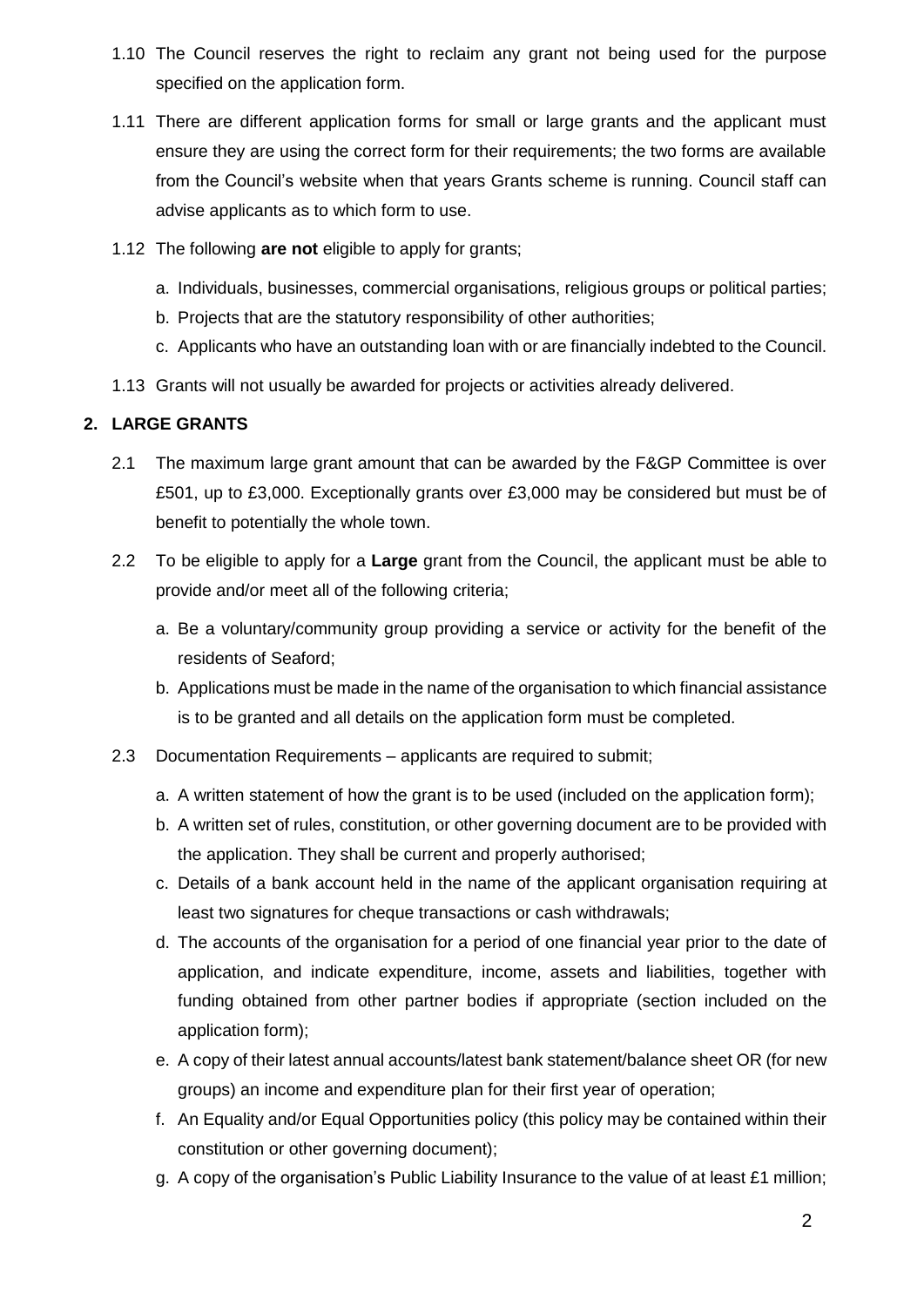- h. A policy to ensure the safeguarding of children or vulnerable adults (where appropriate);
- i. Details of how the organisation will assess the effectiveness of the activity or project (section included on the application form).

# **3. SMALL GRANTS**

- 3.1 Small grants are awarded up to a maximum of £500.
- 3.2 To be eligible to apply for a small grant from the Council, the applicant must be able to provide and/or meet all of the following criteria;
	- a. Be a voluntary/community group providing a project or activity for the benefit of the residents of Seaford;
	- b. Applications must be made in the name of the organisation to which financial assistance is to be granted and all details on the application form must be completed.
- 3.3 Documentation Requirements applicants are required to submit;
	- a. A written statement of how the grant is to be used (included on the application form);
	- b. Applications must be supported by annual accounts and recent bank statements of the organisation covering the last 12 months;
	- c. In the case of an organisation starting up, a projected budget is to be submitted along with a supporting business plan and risk management plan in lieu of annual accounts;
	- d. A written set of rules, constitution, or other governing document, they shall be current and properly authorised;
	- e. Grants requested for maintenance of improvement purposes must be supported by a minimum of two estimates for the work specified;
	- f. A copy of Public Liability Insurance if the grant is to be used as a public event.

# **4. SCORING CRITERIA**

- 4.1 Applications will be scored against the following criteria, with a point being counted for each criterion met:
	- a. Applicants have met the documentation requirements;
	- b. Applicants have specified how the grant will be used;
	- c. Who will benefit from the grant within the community;
	- d. The applicant is a voluntary or community group;
	- e. Benefits to the requesting organisation;
	- f. Value for money;
	- g. Existing Town Council priorities;
	- h. The grant promoting Seaford town;
	- i. The grant contributing to something that has not already been funded in the past by Seaford Town Council.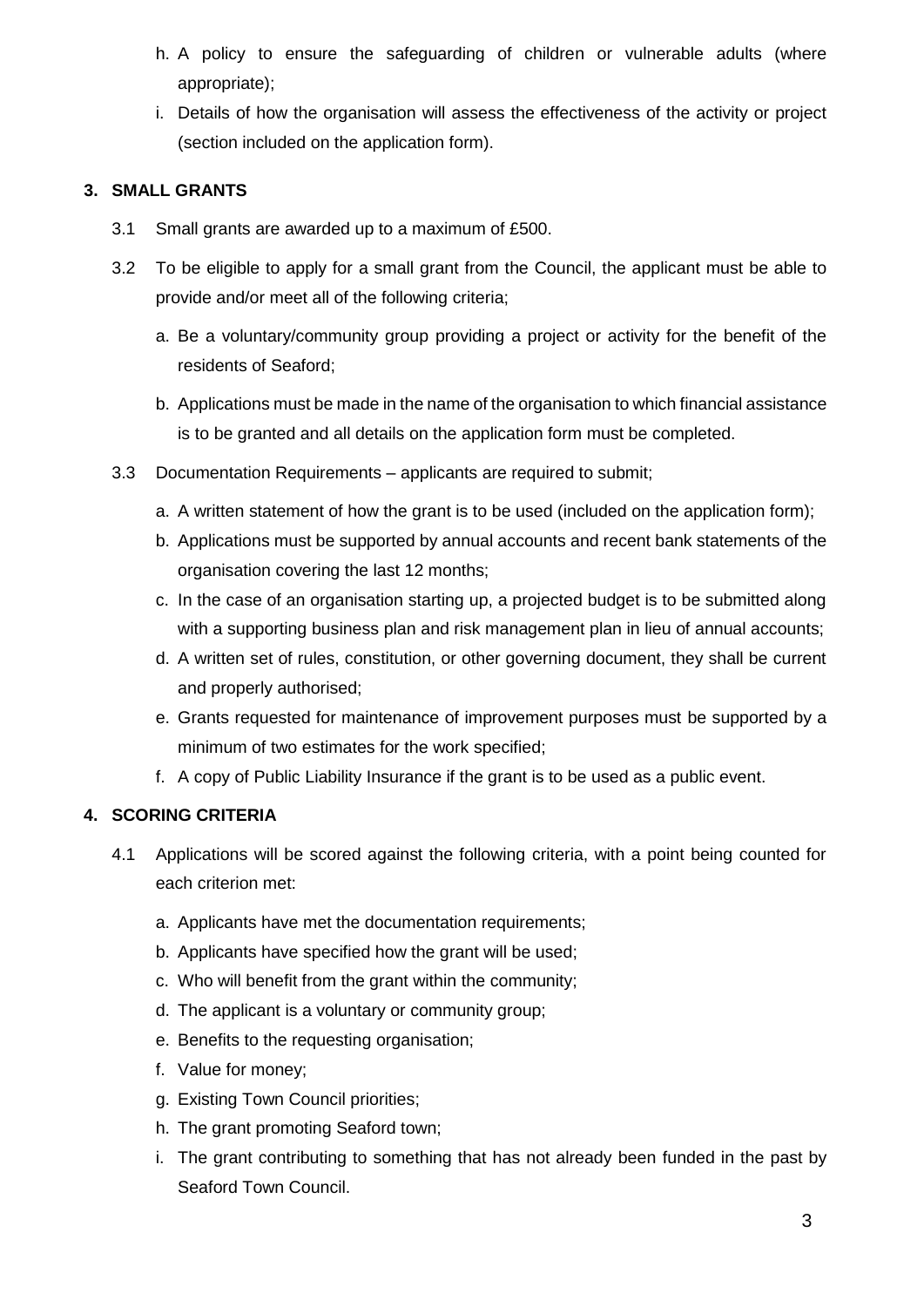#### **5. PROCESS FLOW CHART**

- 5.1 Seaford Town Council will publicise the timescale for awarding grants.
- 5.2 Application forms will be available for download from the Council's website (www.seafordtowncouncil.gov.uk).
- 5.3 Forms should ideally be submitted electronically by email to finance@seafordtowncouncil.gov.uk but may also be submitted by post or handed in to the Council offices.
- 5.4 Council Officers will assess the application for compliance in accordance with this policy as soon as practicably possible after receiving the application. Where the application does not meet the eligibility criteria or has not provided the correct supporting documentation, Officers will contact the named contact on the application to inform them of this. It is the applicant's responsibility to then return a completed form along with all necessary supporting documentation before the closing date.
- 5.5 Applications are reviewed and scored by the F&GP working party in accordance with this policy.
- 5.6 The full F&GP Committee will consider the recommendations made by the working party.
- 5.7 After agreement of the recommendations by all parties, appropriate arrangements will be made for payment of the agreed grants, including presentations by the Council.

#### **6. AWARDING GRANTS**

- 6.1 Grants will be paid by BACs, addressed to the name of the organisation specified on the application form.
- 6.2 Where large grants are awarded the Council will aim to have the Mayor and Chair of F&GP present each organisation with their award and have a photograph taken for a subsequent joint press release.

#### **7. MONITORING AND EVALUATION**

- 7.1 All applicants will be supplied with a grant evaluation form with the grant which must be completed as soon as possible. Future grants will not be awarded until this is returned.
- 7.2 In the event that the grant money is not spent, either for the purpose it was given or within the relevant financial year; the grant or any remaining monies must be returned back to the Council and cannot be added wholly or partly to your reserves.
- 7.3 If for any reason the organisation disband during the period of the grant the Council may ask for all or part of the monies to be paid back.